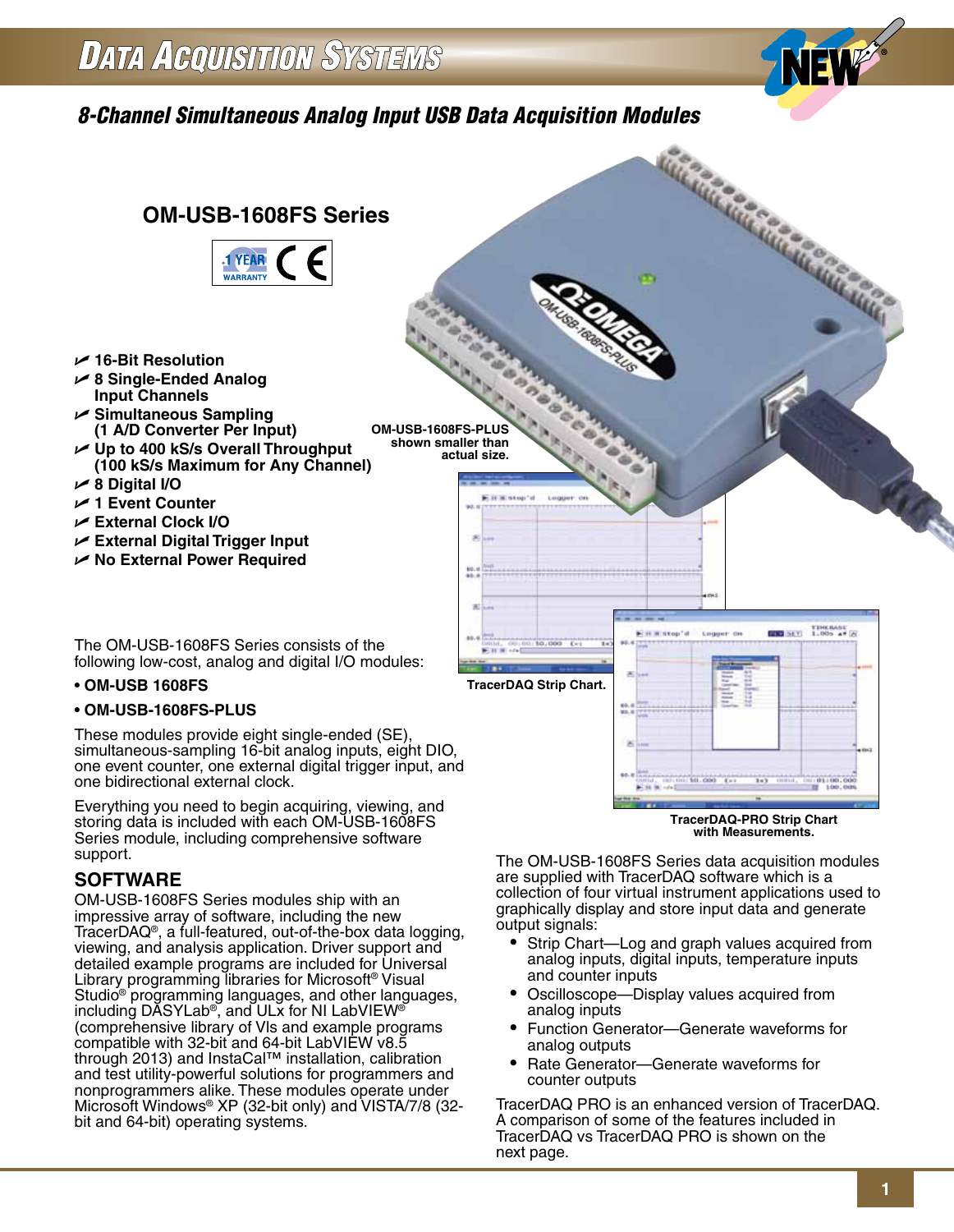#### **Strip Chart Features Comparison**

| July Ullart<br><b>Feature</b>      | <b>TracerDAQ</b>                                                 | <b>TracerDAQ-PRO</b>                                             |
|------------------------------------|------------------------------------------------------------------|------------------------------------------------------------------|
| <b>Channel Types</b>               | Analog input, temperature input,<br>digital input, event counter | Analog input, temperature input,<br>digital input, event counter |
| <b>Number of Channels</b>          | 8                                                                | 48                                                               |
| Number of Lanes                    | 2                                                                | 8                                                                |
| <b>Maximum Samples per Channel</b> | 32,000                                                           | 1 million                                                        |
| <b>Alarm Conditions</b>            | No                                                               | Yes                                                              |
| <b>Measurements Window</b>         | No                                                               | Yes                                                              |
| <b>Enter Annotations</b>           | No                                                               | Yes                                                              |
| <b>Software Triggering</b>         | No                                                               | Yes                                                              |
| <b>Hardware Triggering</b>         | No                                                               | Yes                                                              |
| <b>Time-of-Day Triggering</b>      | No                                                               | Yes                                                              |
| <b>Linear Scaling</b>              | No                                                               | Yes                                                              |

#### **Oscilloscope**

| Feature                    | <b>TracerDAQ</b> | <b>TracerDAQ-PRO</b> |
|----------------------------|------------------|----------------------|
| <b>Channel Type</b>        | Analog input     | Analog input         |
| Number of Channels         |                  |                      |
| <b>Measurements Window</b> | No               | Yes                  |
| <b>Reference Channel</b>   | No               | Yes                  |
| <b>Math Channel</b>        | No               | Yes                  |

#### **Function Generator**

| <b>Feature</b>                        | <b>TracerDAQ</b> | <b>TracerDAQ-PRO</b>                                         |
|---------------------------------------|------------------|--------------------------------------------------------------|
| <b>Channel Type</b>                   | Analog output    | Analog output                                                |
| <b>Number of Channels</b>             |                  | 16                                                           |
| <b>Waveform Types</b>                 | Sine             | Sine, square, triangle, flat, pulse, ramp, random, arbitrary |
| <b>Duty Cycle</b>                     | No               | Yes                                                          |
| <b>Phase</b>                          | No               | Yes                                                          |
| <b>Gate Ratio</b>                     | No               | Yes                                                          |
| <b>Rate Multiplier</b>                | No               | Yes                                                          |
| <b>Sweep (Linear and Exponential)</b> | No               | Yes                                                          |

#### **Rate Generator**

| Feature                     | <b>TracerDAQ</b> | TracerDAQ-PRO  |
|-----------------------------|------------------|----------------|
|                             |                  |                |
| ∣ Channel Type <sup>।</sup> | Counter output   | Counter output |
| <b>Number of Channels</b>   |                  | 20             |

### **ANALOG INPUT**

Both modules provide eight single-ended (SE) 16-bit analog input channels with a dedicated A/D converter per channel for simultaneous sampling. The devices offer software-selectable analog input ranges for  $±10V, ±5V, ±2V,$  and  $±1V.$ 

### **SAMPLING RATE**

OM-USB-1608FS Series modules offer the following sampling rates when scanning continuously to computer memory (hardware-paced mode):

- **OM-USB-1608FS-PLUS** Total rate of 400 kS/s divided by the number of channels sampled; maximum rate of 100 kS/s per channel.
- **OM-USB-1608FS** Total rate of 100 kS/s divided by the number of channels sampled; maximum rate of 50 kS/s per channel.

### **SIMULTANEOUS SAMPLING**

In hardware paced mode, both modules can acquire data from up to eight channels simultaneously. The analog data is continuously acquired, converted to digital values, temporarily stored in the onboard FIFO buffer, and periodically uploaded to the computer.

### **CHANNEL-GAIN QUEUE**

The channel-gain queue lets you configure a list of channels and gains for each scan. Each channel can have a different gain setting. The gain settings are stored in a channel-gain queue list that is written to local memory on the device. The channel-gain queue list for both modules can contain up to eight unique channels. On the OM-USB-1608FS, the channels must be consecutive and listed in increasing order. On the OM-USB-1608FS-PLUS, the channels can be nonconsecutive, but still must be listed in increasing order.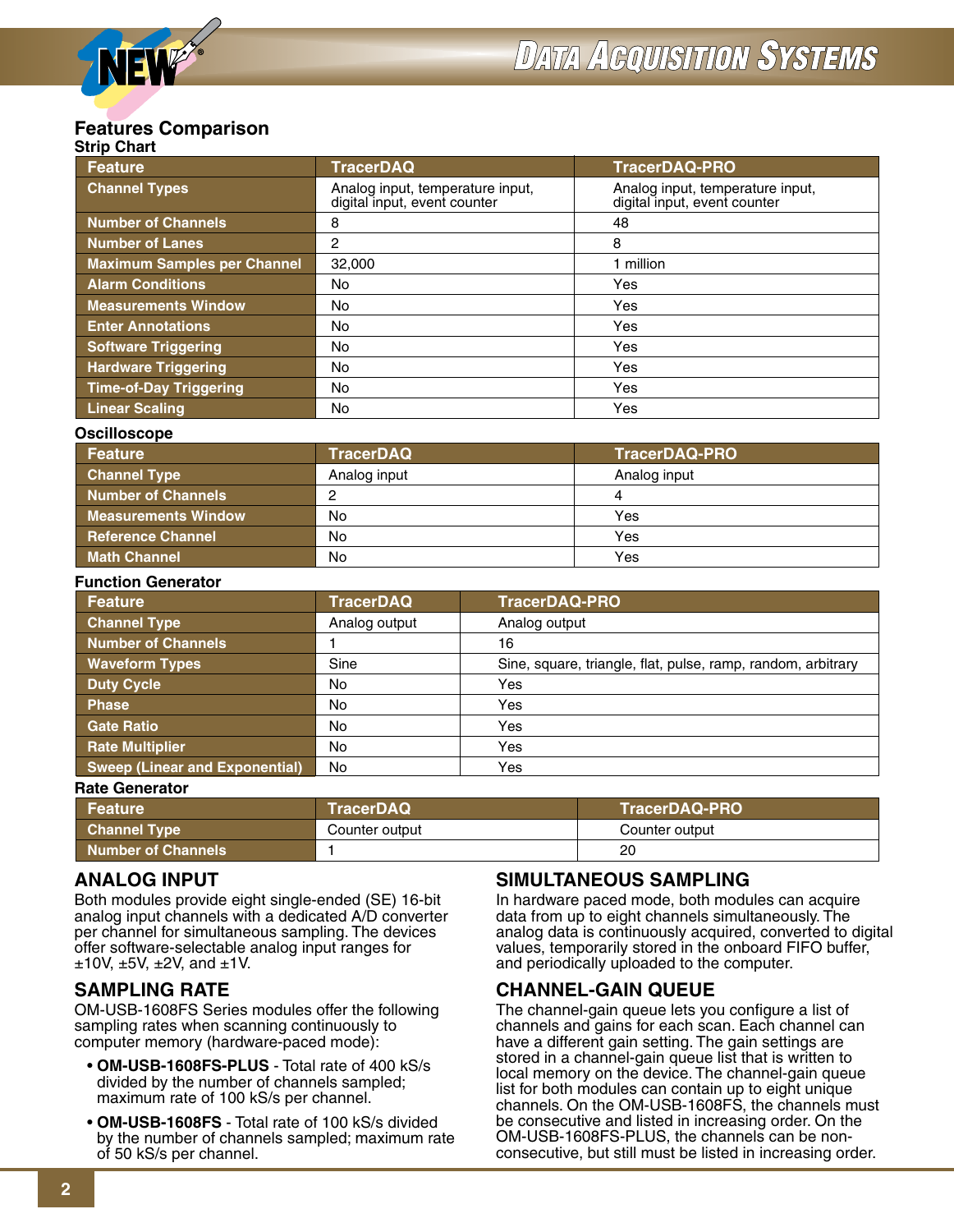

## **DIGITAL I/O**

Both modules provide eight digital I/O connections. Each digital channel is individually-configurable for input or output. When configured for input, you can use the digital I/O terminals to detect the state of any TTL level input. On the OM-USB-1608FS-PLUS, the digital I/O channels are high-drive (24 mA) connections.

### **OM-USB-1608FS Series Selection Chart**

### **PULL-UP/PULL-DOWN CONFIGURATION**

Recent revisions of OM-USB-1608FS Series modules have a user-configurable internal jumper to configure the digital bits for pull-up (default) or pull-down.

| <b>Specification</b>                                                       | <b>OM-USB-1608FS</b>                                                                                                            | OM-USB-1608FS-PLUS                                            |
|----------------------------------------------------------------------------|---------------------------------------------------------------------------------------------------------------------------------|---------------------------------------------------------------|
| <b>Analog Inputs</b>                                                       | 8 single-ended (SE)                                                                                                             | 8 single-ended (SE)                                           |
| <b>A/D Sampling Rate</b><br>(Continuous Scan to<br><b>Computer Memory)</b> | (100 kS/s)/(# of channels) 50 kS/s<br>(400 kS/s)/(# of channels) 100 kS/s maximum<br>maximum for any channel<br>for any channel |                                                               |
| <b>Channel-Gain Queue</b>                                                  | Up to 8 unique, consecutive elements                                                                                            | Up to 8 unique, ordered elements,<br>consecutive not required |
| <b>Digital Output Current</b>                                              | $±2.5$ mA per pin                                                                                                               | $±24$ mA per pin                                              |
| <b>Calibration</b>                                                         | Factory and user calibration                                                                                                    | Factory calibration only                                      |
| <b>External Clock Input</b>                                                | 50 kHz maximum                                                                                                                  | 100 kHz maximum                                               |
| <b>Trigger Sensitivity</b>                                                 | Edge sensitive                                                                                                                  | Edge or level sensitive                                       |
| <b>Counter Input</b>                                                       | One 32-bit event counter                                                                                                        | 1 MHz input frequency maximum                                 |

## **COUNTER INPUT**

The OM-USB-1608FS-PLUS has a 32-bit event counter that can accept a signal up to 1 MHz. The internal counter increments when the TTL levels transition from low to high.

## **EXTERNAL CLOCK I/O**

Each OM-USB-1608FS Series module has a bidirectional external clock terminal. When configured for input, A/D conversions can be paced by an external source.

The OM-USB-1608FS supports TTL-level input signals up to 50 kHz.

The OM-USB-1608FS-PLUS supports TTL-level input signals up to 100 kHz.

When configured for output, both devices can pace A/D conversions on a second device and acquire data from all input channels simultaneously.

### **TRIGGER INPUT**

OM-USB-1608FS Series modules provide an external digital trigger input.

The OM-USB-1608FS trigger mode is edge sensitive and software-selectable for rising or falling edge.

The OM-USB-1608FS-PLUS trigger mode is edge or level sensitive. Edge sensitive is software-selectable for rising or falling edge. Level sensitive is softwareselectable for high or low level.

### **CALIBRATION**

Each OM-USB-1608FS Series module ships fully calibrated and can be re-calibrated at the factory. The OM-USB-1608FS also supports user calibration.

## **SPECIFICATIONS**

### **ANALOG INPUT**

**A/D Converter Type:** 16-bit successive approximation type

**Channels:** 8 single-ended

**Input Configuration:** Individual A/D per channel **Sampling Method:** Simultaneous

**Absolute Maximum Input Voltage:** CHx IN Relative to  $GND: \pm 15V$  max

**Input Impedance:** 100 MΩ min

**Input Ranges:** ±10V, ±5V, ±2 V, ±1V; softwareselectable per channel

**Sampling Rate (Hardware Paced)**

 **OM-USB-1608FS:** 0.6 S/s to 50 kS/s, softwareselectable

 **OM-USB-1608FS-PLUS:** 0.01 S/s to 100 kS/s, software-selectable

### **Throughput**

**Software Paced:** 500 S/s all channels

**Hardware Paced (System-Dependent): OM-USB-1608FS:** (100 kS/s)/(# of channels) max, 50 kS/s max for any channel  **OM-USB-1608FS-PLUS:** (400 kS/s)/(# of channels) max, 100 kS/s max for any channel

 **Burst Scan** ≤ **32,768 Total Samples (Uses Onboard FIFO):**

 **OM-USB-1608FS:** (200 kS/s)/(# of channels) max, 50 kS/s max for any channel  **OM-USB-1608FS-PLUS:** (800 kS/s)/(# of channels) max, 100 kS/s max for any channel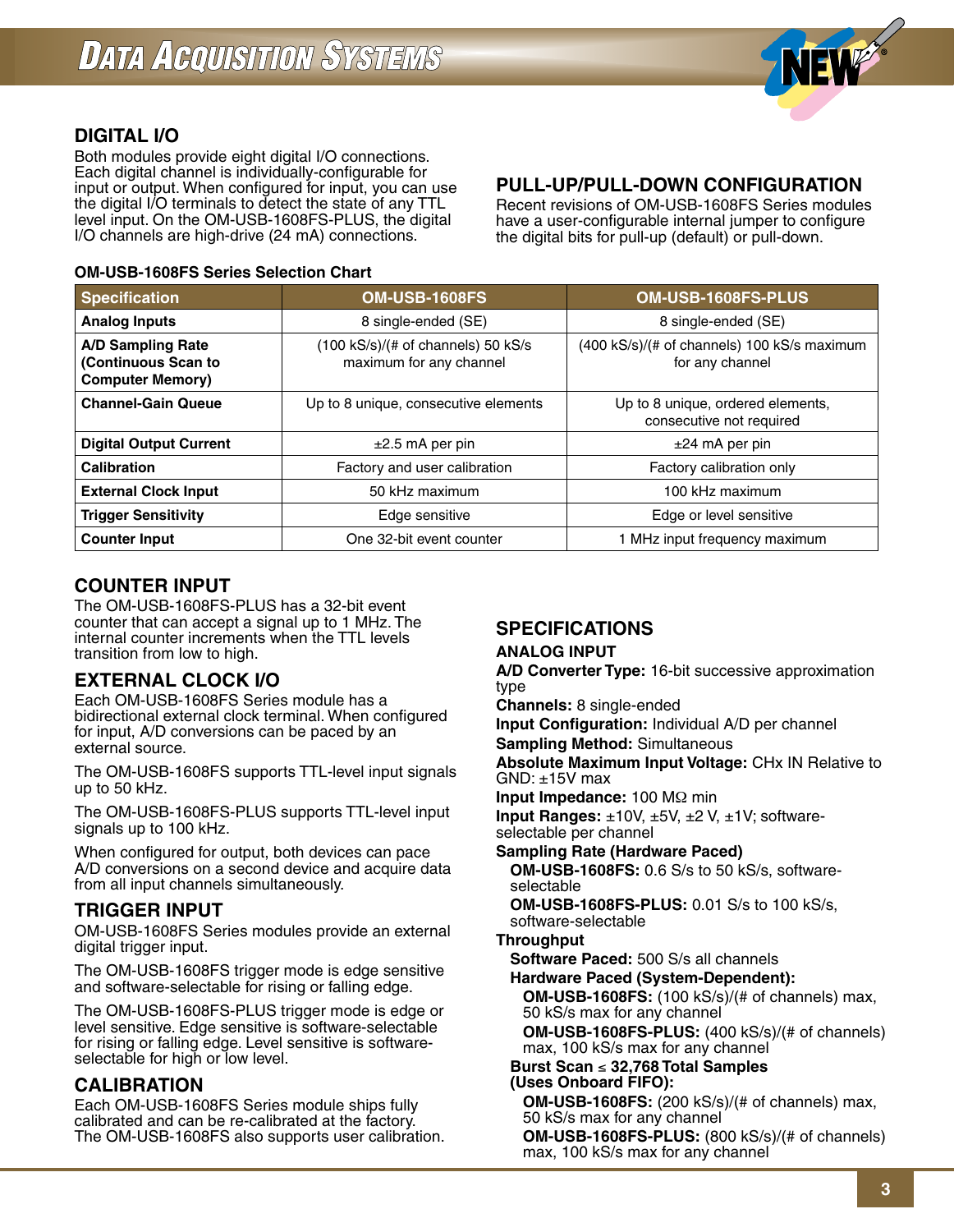



#### **Gain Queue:**

 **OM-USB-1608FS:** Up to eight elements; one gain element per unique, consecutive channel; softwareselectable

 **OM-USB-1608FS-PLUS:** Up to eight elements; one gain element per unique, ordered channel; softwareselectable

**Resolution:** 16 bits

#### **ACCURACY**

**Analog Input DC Voltage Measurement Accuracy**

| <b>Calibrated Absolute Accuracy</b> |                 |  |
|-------------------------------------|-----------------|--|
| Range                               | <b>Accuracy</b> |  |
| ±10V                                | $5.66$ mV       |  |
| ±5V                                 | $2.98$ mV       |  |
| $+2V$                               | $1.31$ mV       |  |
| $+1V$                               | $0.68$ mV       |  |

| Accuracy Components All values are $(\pm)$ |                                     |                                    |               |
|--------------------------------------------|-------------------------------------|------------------------------------|---------------|
| Range                                      | <b>Gain Error</b><br>(% of Reading) | <b>Gain Error</b><br>at Full Scale | <b>Offset</b> |
| ±10V                                       | 0.04                                | $4.00$ mV                          | $1.66$ mV     |
| ±5V                                        | 0.04                                | $2.00$ mV                          | $0.98$ mV     |
| ±2V                                        | 0.04                                | $0.80$ mV                          | $0.51$ mV     |
| ±1V                                        | 0.04                                | $0.40$ mV                          | $0.28$ mV     |

| Noise Performance* |                       |                                                                     |
|--------------------|-----------------------|---------------------------------------------------------------------|
| Range              | <b>Typical Counts</b> | <b>Least Significant Bit</b><br><b>Root Mean Square</b><br>(LSBRMS) |
| ±10V               | 10                    | 1.52                                                                |
| ±5V                | 10                    | 1.52                                                                |
| ±2V                | 11                    | 1.67                                                                |
| $+1V$              | 14                    | 2.12                                                                |

*\*Summarizes the noise performance for OM-USB-1608FS Series devices. Noise distribution is determined by gathering 50 kS with inputs tied to ground at the user connector. Samples are gathered at the maximum specified sampling rates of 50 kS/s (OM-USB-1608FS) and 100 kS/s (OM-USB-1608FS-PLUS).*

### **No Missing Codes:**

**OM-USB-1608FS:** 15 bits

**OM-USB-1608FS-PLUS:** 16 bits

**Crosstalk (Signal DC to 25 kHz):** -80 dB

**CAL Output (OM-USB-1608FS Only):** 0.625V, 1.25V, 2.5V, 5V

**CAL Output Accuracy (OM-USB-1608FS Only):** 0.5% typ, 1.0% max (actual values used for calibration are measured and stored in EEPROM)

**CAL Current (OM-USB-1608FS Only):** ±5 mA max **Trigger Source (Software-Selectable) External Digital:** TRIG\_IN

### **DIGITAL INPUT/OUTPUT Digital Type:**

**OM-USB-1608FS:** CMOS **OM-USB-1608FS-PLUS:** 5V TTL

**Number of I/O:** 8 (DIO0 through DIO7)

**Configuration:** Independently configured for input or output

**Pull-Up/Pull-Down Configuration:** All pins pulled up to 5V via 47 kΩ resistors (default). May be changed to pull-down using an internal jumper (OM-USB-1608FS hardware revisions E and later may be changed to pull-down using an internal user-configurable jumper. Previous revisions can be configured for pull-down at the factory).

**Input High Voltage Threshold:** 2.0V min **Input High Voltage Limit:** 5.5V absolute max **Input Low Voltage Threshold:** 0.8V max **Input Low Voltage Limit:** -0.5V absolute min;

0V recommended min **Output High Voltage:**

**OM-USB-1608FS (IOH = –2.5 mA):** 3.8V min  **OM-USB-1608FS-PLUS:** 4.4V min (IOH = -50 μA); 3.76V min (IOH = -24 mA)

**Output Low Voltage:**

**OM-USB-1608FS (IOL = 2.5 mA):** 0.44V max  **OM-USB-1608FS-PLUS:** 0.1V max (IOL = 50 μA); 0.44V max ( $IO = 24$  mA)

**Power On and Reset State:** Input

### **EXTERNAL TRIGGER**

**Trigger Source (External Digital):** TRIG\_IN

#### **Trigger Mode (Software-Selectable):**

 **OM-USB-1608FS:** Edge sensitive: user configurable for CMOS compatible rising or falling edge  **OM-USB-1608FS-PLUS:** Edge sensitive or level sensitive: user configurable for CMOS compatible rising or falling edge, high or low level

#### **Trigger Latency:**

**OM-USB-1608FS:** 10 μs max

**OM-USB-1608FS-PLUS:** 2 μs + 1 pacer clock cycle max **Trigger Pulse Width:** 1 μs min

**Input Type:** Schmitt trigger, 47 kΩ pull-down to ground **Schmitt Trigger Hysteresis:** 1.01V typ, 0.6V min, 1.5V max

**Input High Voltage Threshold:** 2.43V typ, 1.9V min, 3.1V max

**Input High Voltage Limit:** 5.5V absolute max **Input Low Voltage Threshold:** 1.42V typ, 1.0V min, 2.0V max

**Input Low Voltage Limit:** -0.5V absolute min, 0V recommended min

#### **EXTERNAL CLOCK I/O**

**Pin Name:** SYNC

**Pin Type:** Bidirectional

**Direction (Software-Selectable):** 

**Input:** Receives A/D pacer clock from external source; **Output:** Outputs internal A/D pacer clock